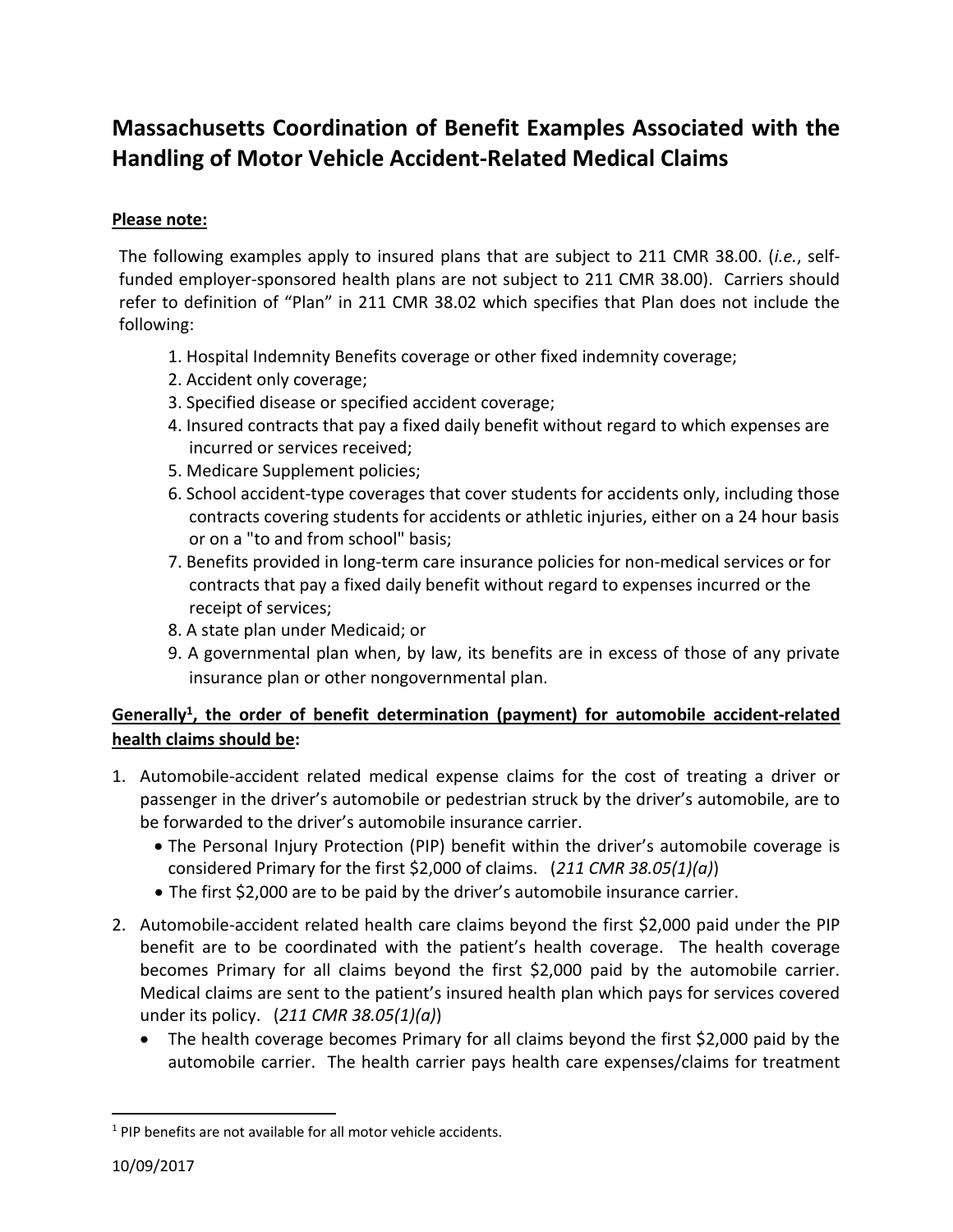received in accordance with the terms of its health benefit plan (i.e., claims that are Allowable Expenses for the health benefit plan, as defined in 211 CMR 38.02 ).

- $\triangleright$  If the patient's health coverage is a Closed Panel Plan as defined in 211 CMR 38.02 claims for non-emergency health treatment may be limited to treatment delivered by network providers unless prior authorized by the health carrier.
- The PIP benefit within the driver's automobile coverage becomes Secondary for all claims beyond the first \$2,000 paid by PIP.
	- $\triangleright$  As noted in 211 CMR 38.02(d) under the definition of Allowable Expense, "any expense that a provider by law or in accordance with a contractual agreement is prohibited from charging a covered person is not an Allowable Expense." Where the Personal Injury Protection coverage and Medical Payments Coverage of a motor vehicle policy are secondary to a Health Benefit Plan, the coordination of benefits rules may not be used by a provider to increase the amount of payment to the provider by billing the motor vehicle policy the difference between the provider's negotiated payment with the health benefit plan and the provider's charge.
	- $\triangleright$  PIP benefits do not cover claims that have been denied by a health carrier because the driver/insured has failed to comply with the terms of the health benefit plan. The PIP coverage of the automobile policy is unavailable for claims the health carrier denied because treatment was not obtained in accordance with the terms of the health benefit plan. However, if MedPay benefits are available, such denied claims would be payable under the MedPay coverage.
	- $\triangleright$  The PIP benefit is limited to \$8,000. After the first \$2,000 in claims is paid by PIP, the remaining PIP benefits coordinate with health coverage.
	- $\triangleright$  The PIP benefit may be responsible to pay for:
		- $\checkmark$  applicable patient copayments, coinsurance or deductibles under the health coverage; OR
		- $\checkmark$  health care services that are not covered services under patient's health coverage.
- 3. If there is a Medical Payments (MedPay) benefit within the driver's automobile coverage, MedPay coverage is always Secondary to and in excess of the benefits of the health coverage and the PIP benefit up to the limits of the MedPay benefit. (*211 CMR 38.05(1)(b)*)
	- $\triangleright$  The MedPay benefit may be responsible to pay for:
		- $\checkmark$  applicable patient copayments, coinsurance or deductibles under the health coverage;
		- $\checkmark$  health care services that are not covered services under patient's health coverage; OR
		- $\checkmark$  health care services from providers that are not part of the health coverage's network or were provided without prior authorization under the health coverage, if PIP benefits are unavailable.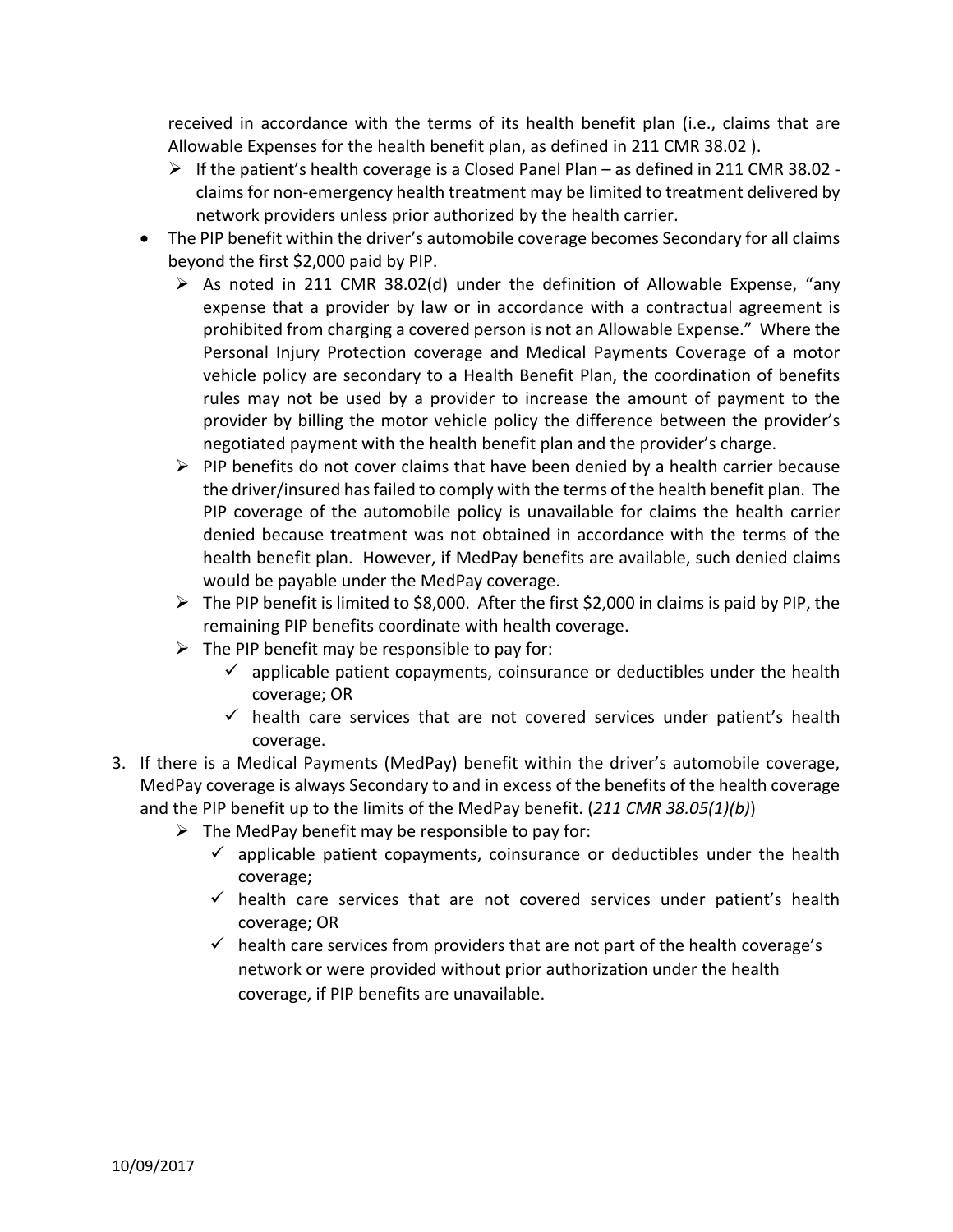### **EXAMPLE 1: Health coverage without any cost-sharing**

**Driver has PIP, MedPay and Healthy People HMO. Driver is hurt in an auto accident. Total provider charges are \$12,000; the first \$2,000 in provider charges are submitted to Safe Car. The remaining \$10,000 are submitted to Healthy People; Healthy People discounted/ negotiated rate for services sent to Healthy People HMO is \$9,000.** 

**Under Healthy People HMO, Driver is not responsible for a deductible, copayments or coinsurance.**

| Auto Insurer: Safe Car Insurer |                  | <b>Health Insurer: Healthy People HMO</b> |                                   |       |
|--------------------------------|------------------|-------------------------------------------|-----------------------------------|-------|
| Coverage                       | Limit/Deductible | Coverage                                  |                                   |       |
| Personal Injury                | \$0 Deductible   |                                           | Annual Deductible per person/year | \$0   |
| Protection                     | \$8,000 Limit    | Annual Deductible per family/year         |                                   | \$0   |
|                                |                  | Out-of-pocket Maximum                     |                                   | \$500 |
|                                |                  | Doctor                                    | Copay (\$) or Coinsurance (%)     | \$0   |
| <b>Medical Payments</b>        | \$5,000 Limit    | Chiropractic                              | Copay (\$) or Coinsurance (%)     | \$0   |
|                                |                  | Emerg Dept.                               | Copay (\$) or Coinsurance (%)     | \$0   |
|                                |                  | Hospital                                  | Copay (\$) or Coinsurance (%)     | \$0   |
|                                |                  | X-ray/MRI                                 | Copay (\$) or Coinsurance (%)     | \$0   |

Personal Injury Protection (PIP) under Safe Car Insurer pays the first \$2,000 in medical claims;

- $\triangleright$  Healthy People HMO pays \$9,000
- Medical Payments under Safe Car Insurer pays \$0.
- $\triangleright$  Driver pays \$0.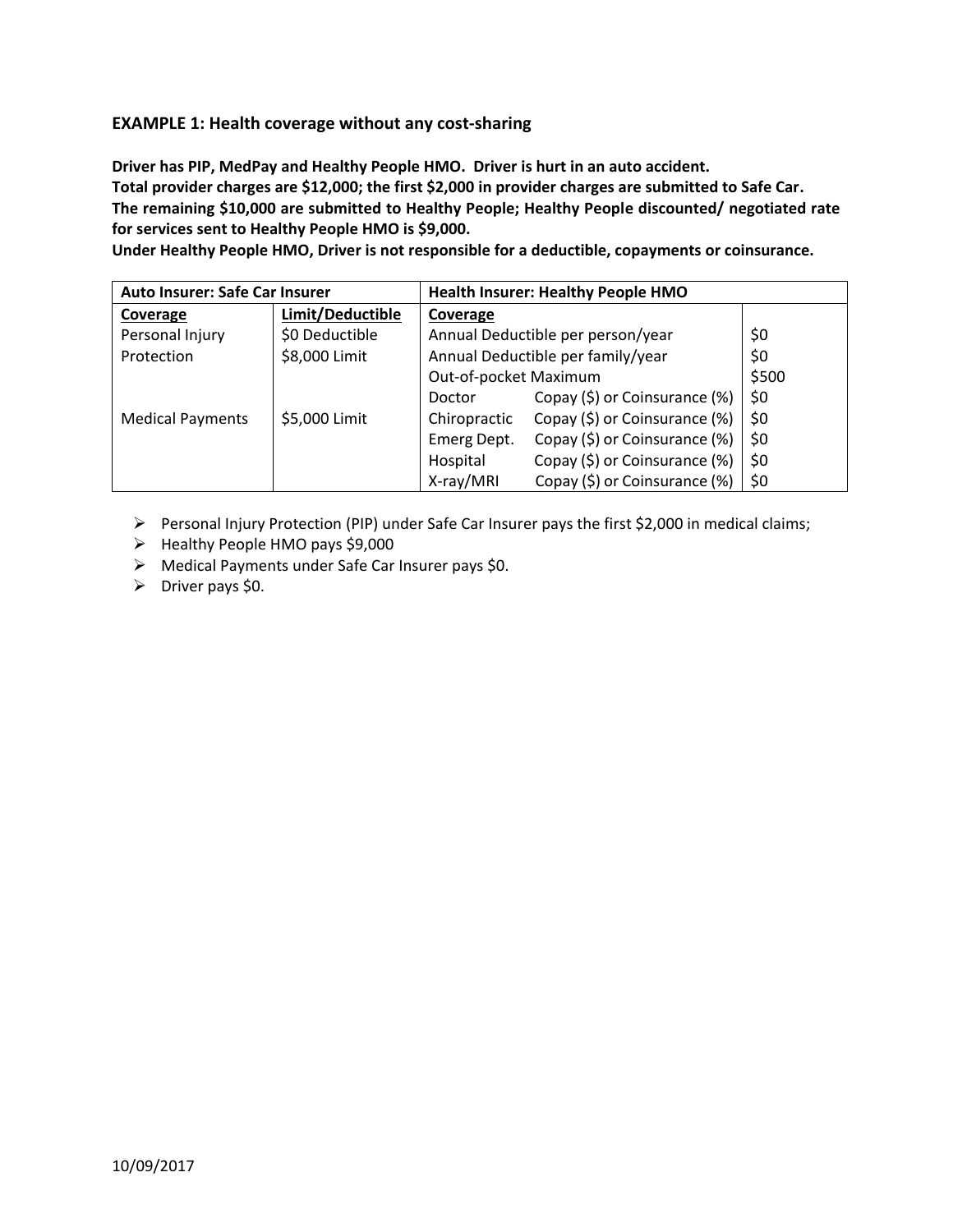**EXAMPLE 2: Health coverage with cost-sharing.**

**Driver has PIP, MedPay and Healthy People HMO. Driver is hurt in an auto accident. Total provider charges are \$12,000; the first \$2,000 in provider charges are submitted to Safe Car. The remaining \$10,000 are submitted to Healthy People; Healthy People discounted/ negotiated rate for services sent to Healthy People is \$9,000.** 

**Under Healthy People HMO, the Driver has \$1,450 in out-of-pocket costs:**

- o **\$500 deductible (prior to accident, no other claims have counted toward the deductible);**
- o **\$250 copayment for hospital stay;**
- o **\$100 copayment for imaging (x-ray/MRI); and**
- o **Thirty (30) doctor/PT/chiropractic visits with a total of \$600 in copayments.**

| <b>Auto Insurer: Safe Car Insurer</b> |                  | <b>Health Insurer: Healthy People HMO</b> |                                   |         |
|---------------------------------------|------------------|-------------------------------------------|-----------------------------------|---------|
| Coverage                              | Limit/Deductible | Coverage                                  |                                   |         |
| Personal Injury                       | \$0 Deductible   |                                           | Annual Deductible per person/year | \$500   |
| Protection                            | \$8,000 Limit    | Annual Deductible per family/year         |                                   | \$1,000 |
|                                       |                  | Out-of-pocket Maximum                     |                                   | \$2,000 |
|                                       |                  | Doctor                                    | Copay (\$) or Coinsurance (%)     | \$20    |
| <b>Medical Payments</b>               | \$5,000 Limit    | Chiropractic                              | Copay (\$) or Coinsurance (%)     | \$20    |
|                                       |                  | Hospital                                  | Copay (\$) or Coinsurance (%)     | \$250   |
|                                       |                  | X-ray/MRI                                 | Copay (\$) or Coinsurance (%)     | \$100   |

- $\triangleright$  PIP under Safe Car Insurer pays the first \$2,000 in medical claims
- $\triangleright$  Healthy People HMO pays \$7,550 for covered claims beyond the first \$2,000 in medical claims: \$9,000 (*Healthy People HMO discounted/negotiated rate of reimbursement)*
	- \$ 500 *(Healthy People HMO deductible)*
	- \$ 950 (*Driver's copayments under Healthy People HMO)*
	- = \$7,550 Healthy People HMO payment
- $\triangleright$  PIP under Safe Car Insurer pays \$1,450 for the Driver's out-of-pocket costs (deductible and copayments).
- Medical Payments under Safe Car Insurer pays \$0.
- $\triangleright$  Driver pays \$0.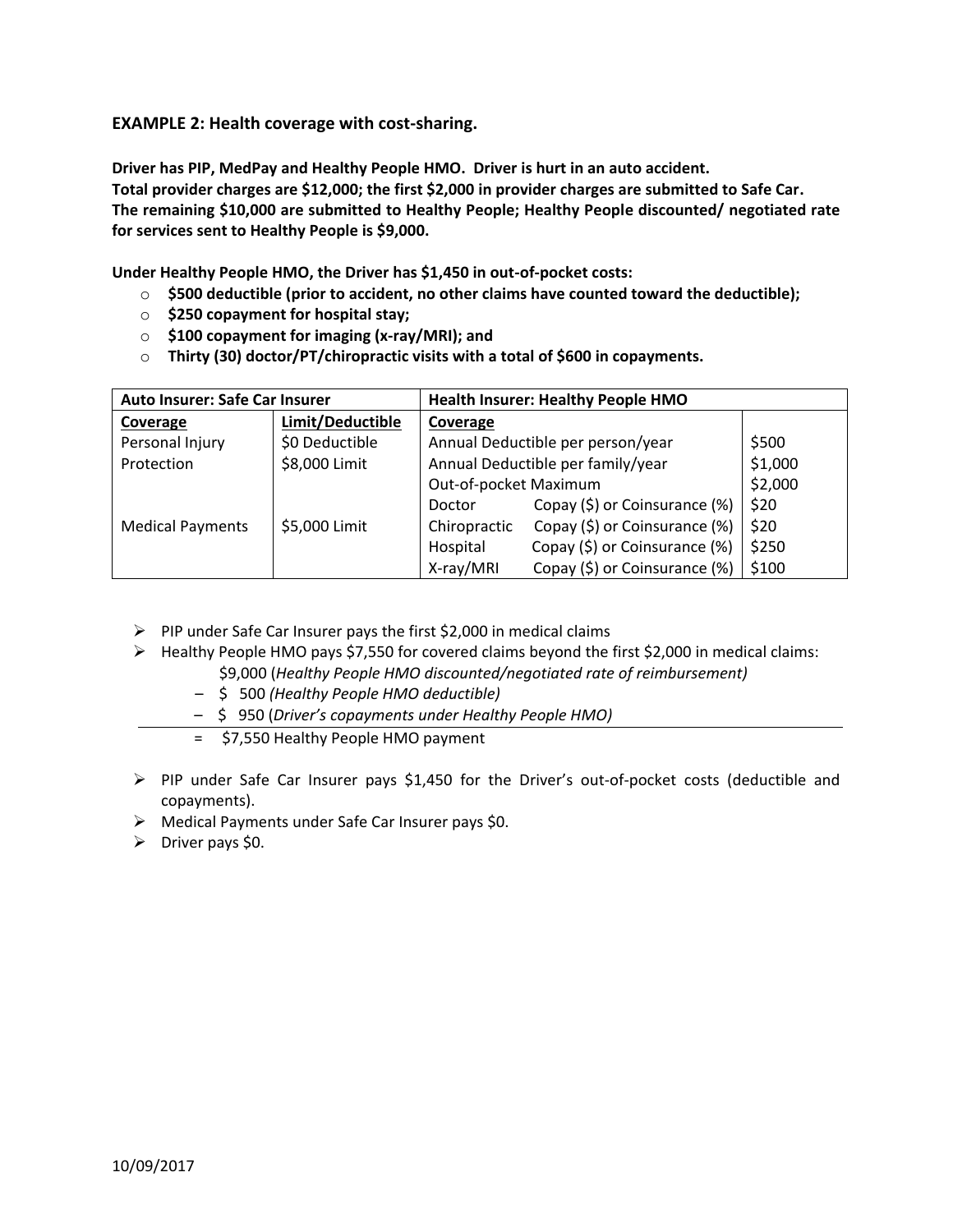**EXAMPLE 3A: Health coverage with cost-sharing**

**Driver has PIP, MedPay and Healthy People HMO. Driver is hurt in an auto accident. Total provider charges are \$12,000; first \$2,000 in charges are submitted to Safe Car. The remaining \$10,000 are submitted to Healthy People; Healthy People discounted/negotiated rate for all services sent to Healthy People is \$9,000.**

**Under Healthy People HMO, Driver would have \$5,300 in out-of-pocket costs:**

- o **\$3,000 deductible (prior to accident, no other claims counted toward the deductible);**
- o **\$500 copayment for hospital stay;**
- o **Thirty (30) doctor/PT/chiropractic visits with a total of \$1,500 in copayments; and**
- o **\$300 in copayments for imaging (x-ray/ MRI).**

| <b>Auto Insurer: Safe Car Insurer</b> |                  | <b>Health Insurer: Healthy People HMO</b> |                                   |         |
|---------------------------------------|------------------|-------------------------------------------|-----------------------------------|---------|
| Coverage                              | Limit/Deductible | Coverage                                  |                                   |         |
| Personal Injury                       | \$0 Deductible   |                                           | Annual Deductible per person/year | \$3,000 |
| Protection                            | \$8,000 Limit    | Annual Deductible per family/year         |                                   | \$5,000 |
|                                       |                  | Out-of-pocket Maximum                     |                                   | \$8,000 |
|                                       |                  | Doctor                                    | Copay (\$) or Coinsurance (%)     | \$50    |
| <b>Medical Payments</b>               | \$5,000 Limit    | Chiropractic                              | Copay (\$) or Coinsurance (%)     | \$50    |
|                                       |                  | Emerg Dept.                               | Copay (\$) or Coinsurance (%)     | \$100   |
|                                       |                  | Hospital                                  | Copay (\$) or Coinsurance (%)     | \$500   |
|                                       |                  | X-ray/MRI                                 | Copay (\$) or Coinsurance (%)     | \$100   |

- $\triangleright$  PIP under Safe Car Insurer pays the first \$2,000 in medical claims
- $\triangleright$  Healthy People HMO pays \$3,700 for covered services beyond the first \$2,000 in medical claims: \$9,000 *(Healthy People HMO discounted/negotiated rate of reimbursement)*
	- \$3,000 *(Healthy People HMO deductible)*
	- \$2,300 *(Driver's copayments under Healthy People HMO)*
	- = \$3,700 Healthy People HMO payment
- $\triangleright$  PIP under Safe Car Insurer pays \$5,300 for Driver's deductible and copayments under Healthy People HMO.
- Medical Payments under Safe Car Insurer pays \$0.
- $\triangleright$  Driver pays \$0.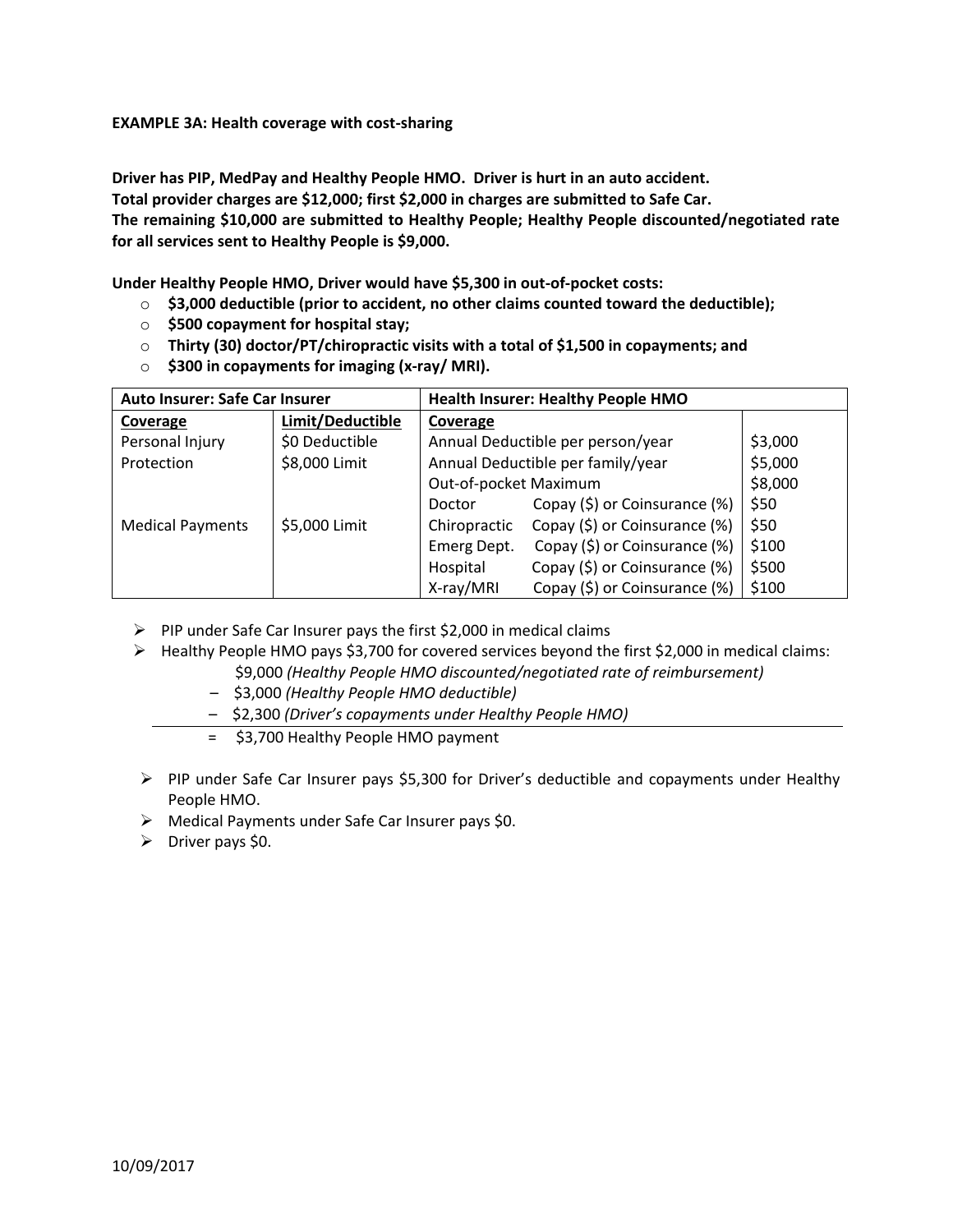**EXAMPLE 3B: Health coverage with higher cost-sharing that hits plan maximum out-of-pocket**

**Driver has PIP, MedPay and Healthy People HMO. Driver is hurt in an auto accident.** 

**Total provider charges are \$12,000; first \$2,000 in charges are submitted to Safe Car. The remaining \$10,000 are submitted to Healthy People; Healthy People discounted/negotiated rate for all services sent to Healthy People is \$9,000.**

**Under Healthy People HMO, Driver has an \$8,000 out-of-pocket maximum but has incurred \$8,500 in out-of-pocket costs. The driver's \$8,500 in deductibles and copayments are limited to the \$8,000 Healthy People HMO out-of-pocket maximum:**

- o **\$3,000 deductible (prior to accident, no other claims counted toward the deductible);**
- o **\$1,500 copayment for hospital stay;**
- o **Fifty (50) doctor/PT/chiropractic visits with a total of \$2,500 in copayments; and**
- o **\$1,500 in copayments for imaging (x-ray/ MRI).**

| <b>Auto Insurer: Safe Car Insurer</b> |                  | <b>Health Insurer: Healthy People HMO</b> |                                   |         |
|---------------------------------------|------------------|-------------------------------------------|-----------------------------------|---------|
| Coverage                              | Limit/Deductible | Coverage                                  |                                   |         |
| Personal Injury                       | \$0 Deductible   |                                           | Annual Deductible per person/year | \$3,000 |
| Protection                            | \$8,000 Limit    | Annual Deductible per family/year         |                                   | \$5,000 |
|                                       |                  | Out-of-pocket Maximum                     |                                   | \$8,000 |
|                                       |                  | Doctor                                    | Copay (\$) or Coinsurance (%)     | \$50    |
| <b>Medical Payments</b>               | \$5,000 Limit    | Chiropractic                              | Copay (\$) or Coinsurance (%)     | \$50    |
|                                       |                  | Emerg Dept.                               | Copay (\$) or Coinsurance (%)     | \$100   |
|                                       |                  | Hospital                                  | Copay (\$) or Coinsurance (%)     | \$1,500 |
|                                       |                  | X-ray/MRI                                 | Copay (\$) or Coinsurance (%)     | \$500   |

- $\triangleright$  PIP under Safe Car Insurer pays the first \$2,000 in medical claims
- Healthy People HMO pays \$1,000 for covered services beyond the first \$2,000 in medical claims:
	- \$9,000 *(Healthy People HMO discounted/negotiated rate of reimbursement)*
	- \$8,000 *(Healthy People HMO maximum Out-of-pocket)*
	- = \$1,000 Healthy People HMO payment
- $\triangleright$  PIP under Safe Car Insurer pays \$6,000 for the Driver's deductible and copayments under Healthy People HMO, which exhausts the \$8,000 PIP benefit.
- $\triangleright$  Medical Payments under Safe Car Insurer pays \$2,000 for the Driver's remaining deductible and copayments under Healthy People HMO that are limited to the Out-of-Pocket Maximum.
- $\triangleright$  Driver pays \$0.

**\*** *The maximum out-of-pocket (MOOP)/ out-of-pocket maximum is the most the driver can pay during his coverage period for his share of the cost of covered services. Out-of-pocket costs include deductibles, copayments and co-insurance.*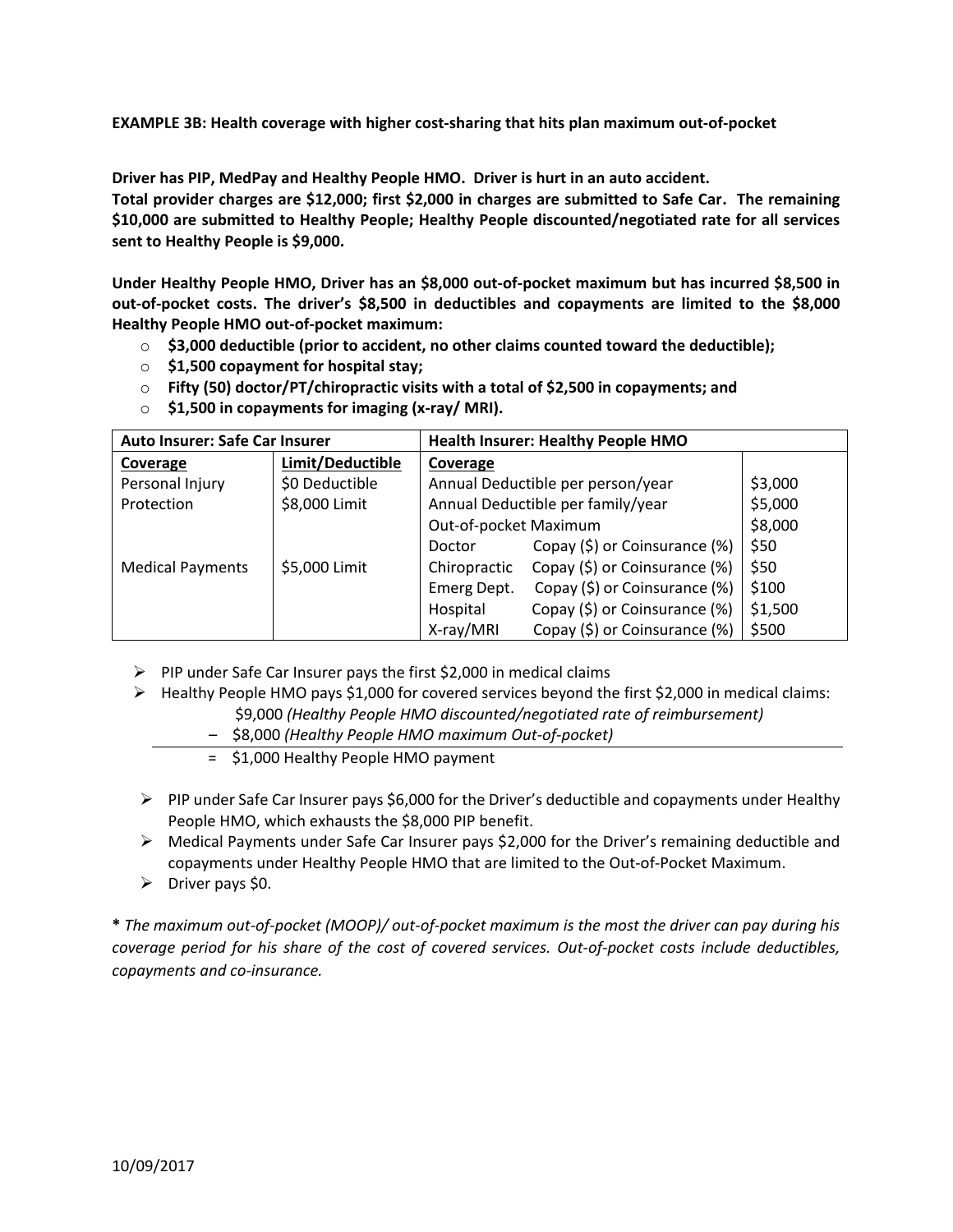#### **EXAMPLE 4A: \$8,000 PIP deductible**

**Driver is hurt in an auto accident. Driver has Healthy People HMO, MedPay and PIP. Total provider charges are \$9,000. Healthy People discounted/negotiated rate for covered services is \$8,000.** 

**Under Healthy People HMO, Driver has \$4,000 in out-of-pocket costs for covered services:**

- o **\$2,000 deductible (prior to car accident, \$1,000 in claims counted toward \$3,000 deductible);**
- o **Eighteen (18) doctor/PT visits with a total of \$900 in copayments;**
- o **\$500 copayment for Hospital stay.**
- o **\$600 in copayments for imaging (x-rays/MRI).**

| Auto Insurer: Safe Car Insurer |                    | <b>Health Insurer: Healthy People HMO</b>    |            |  |
|--------------------------------|--------------------|----------------------------------------------|------------|--|
| Coverage                       | Limit/Deductible   | Coverage                                     |            |  |
| Personal Injury                | \$8,000 Deductible | Annual Deductible per person/year            | \$3,000    |  |
| Protection                     | \$0 Coverage       | Annual Deductible per family/year            | \$5,000    |  |
|                                |                    | Out-of-pocket Maximum                        | \$7,000    |  |
| <b>Medical Payments</b>        | \$5,000 Limit      | Copay (\$) or Coinsurance (%)<br>Doctor      | \$50       |  |
|                                |                    | Copay (\$) or Coinsurance (%)<br>Hospital    | \$500\$100 |  |
|                                |                    | Copay (\$) or Coinsurance<br>X-ray/MRI       | \$100      |  |
|                                |                    | Copay (\$) or Coinsurance<br>(%) Emerg Dept. |            |  |
|                                |                    | (%)                                          |            |  |
|                                |                    |                                              |            |  |

- $\triangleright$  PIP under Safe Car Insurer pays \$0 because there is an \$8,000 PIP deductible.
- $\triangleright$  Healthy People HMO pays \$4,000 for covered services:
	- \$8,000 *(Healthy People HMO discounted/negotiated rate of reimbursement)*
	- \$2,000 *(remaining Healthy People HMO deductible)*
	- \$2,000 (*Driver's copayments under Healthy People HMO*)
	- = \$4,000 Healthy People HMO payment
- $\triangleright$  MedPay under Safe Car Insurer pays \$0 for the Driver's deductible and copayments under Healthy People HMO *(MedPay coverage is unavailable for expenses that would have been payable under PIP but for the driver's election of a PIP deductible)*
- $\triangleright$  Driver pays remaining \$4,000 in expenses.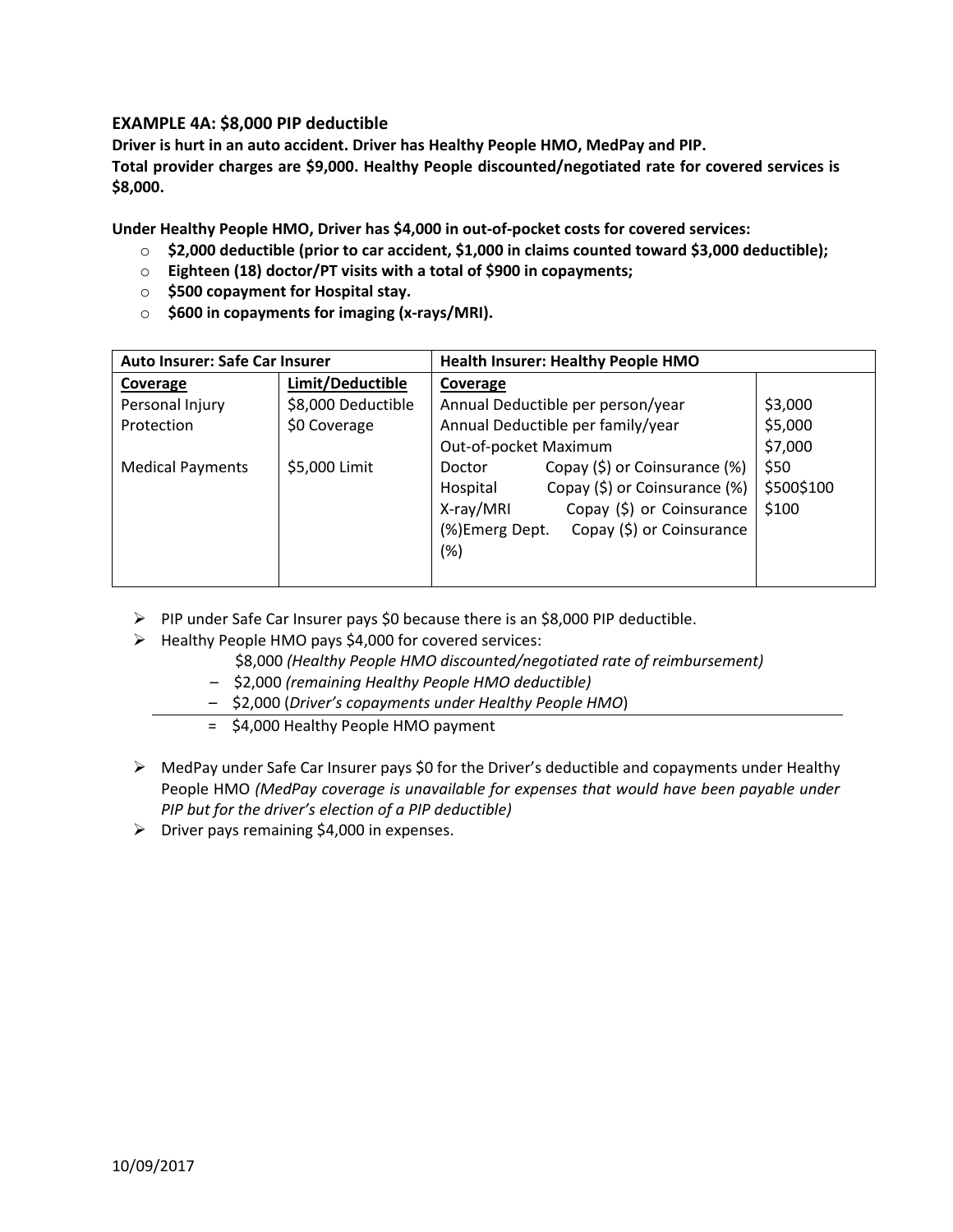#### **EXAMPLE 4B: \$2,000 PIP deductible**

**Driver is hurt in an auto accident. Driver has Healthy People HMO, MedPay and PIP.** 

**Total provider charges are \$10,000 (Healthy People discounted/negotiated rate for covered services is \$8,000.)** 

**Under Healthy People HMO, Driver has \$4,000 in out-of-pocket costs for covered services:**

- o **\$2,000 deductible (prior to car accident, \$1,000 in claims counted toward \$3,000 deductible);**
- o **Eighteen (18) doctor/PT visits with a total of \$900 in copayments;**
- o **\$500 copayment for Hospital stay.**
- o **\$600 copayments for imaging (x-rays/MRI).**

| Auto Insurer: Safe Car Insurer |                    | <b>Health Insurer: Healthy People HMO</b>    |            |  |
|--------------------------------|--------------------|----------------------------------------------|------------|--|
| Coverage                       | Limit/Deductible   | Coverage                                     |            |  |
| Personal Injury                | \$2,000 Deductible | Annual Deductible per person/year            | \$3,000    |  |
| Protection                     | \$6,000 Coverage   | Annual Deductible per family/year            | \$5,000    |  |
|                                | after Deductible   | Out-of-pocket Maximum                        | \$7,000    |  |
|                                |                    | Copay (\$) or Coinsurance (%)<br>Doctor      | \$50       |  |
| <b>Medical Payments</b>        | \$5,000 Limit      | Copay (\$) or Coinsurance (%)<br>Hospital    | \$500\$100 |  |
|                                |                    | Copay (\$) or Coinsurance<br>X-ray/MRI       | \$100      |  |
|                                |                    | (%) Emerg Dept.<br>Copay (\$) or Coinsurance |            |  |
|                                |                    | (%)                                          |            |  |
|                                |                    |                                              |            |  |

- $\triangleright$  PIP coverage is unavailable to pay the first \$2,000 in medical expenses because the driver elected a \$2,000 PIP deductible. All provider charges for covered services are submitted to Healthy People HMO for their review.
- $\triangleright$  Healthy People HMO pays \$4,000 for covered services:
	- \$8,000 *(Healthy People HMO discounted/negotiated rate of reimbursement)*
	- \$2,000 *(remaining Healthy People HMO deductible)*
	- \$2,000 (*Driver's copayments under Healthy People HMO*)
	- = \$4,000 Healthy People HMO payment
- $\triangleright$  PIP under Safe Car Insurer pays \$4,000 for the Driver's remaining out-of-pocket costs under Healthy People HMO.\*
- $\triangleright$  Driver pays \$0.\*\*
- \* PIP is not required to pay for a claim (with the exact CPT code and date of service) that PIP initially denied because the Driver elected a \$2000 PIP deductible. Since the provider's negotiated/allowed amount for a service under Healthy People HMO is likely less than the provider's charge for the service, the PIP carrier may only deny payment of the claim (with the exact CPT code and date of service) that the PIP carrier initially denied due to the Driver's election of the \$2,000 deductible.
- \*\* If a claim (with the exact CPT code and date of service) initially denied by PIP because of the Driver's election of a \$2000 PIP deductible is subject to the Healthy People HMO deductible, then the Driver may be responsible for payment of that particular claim.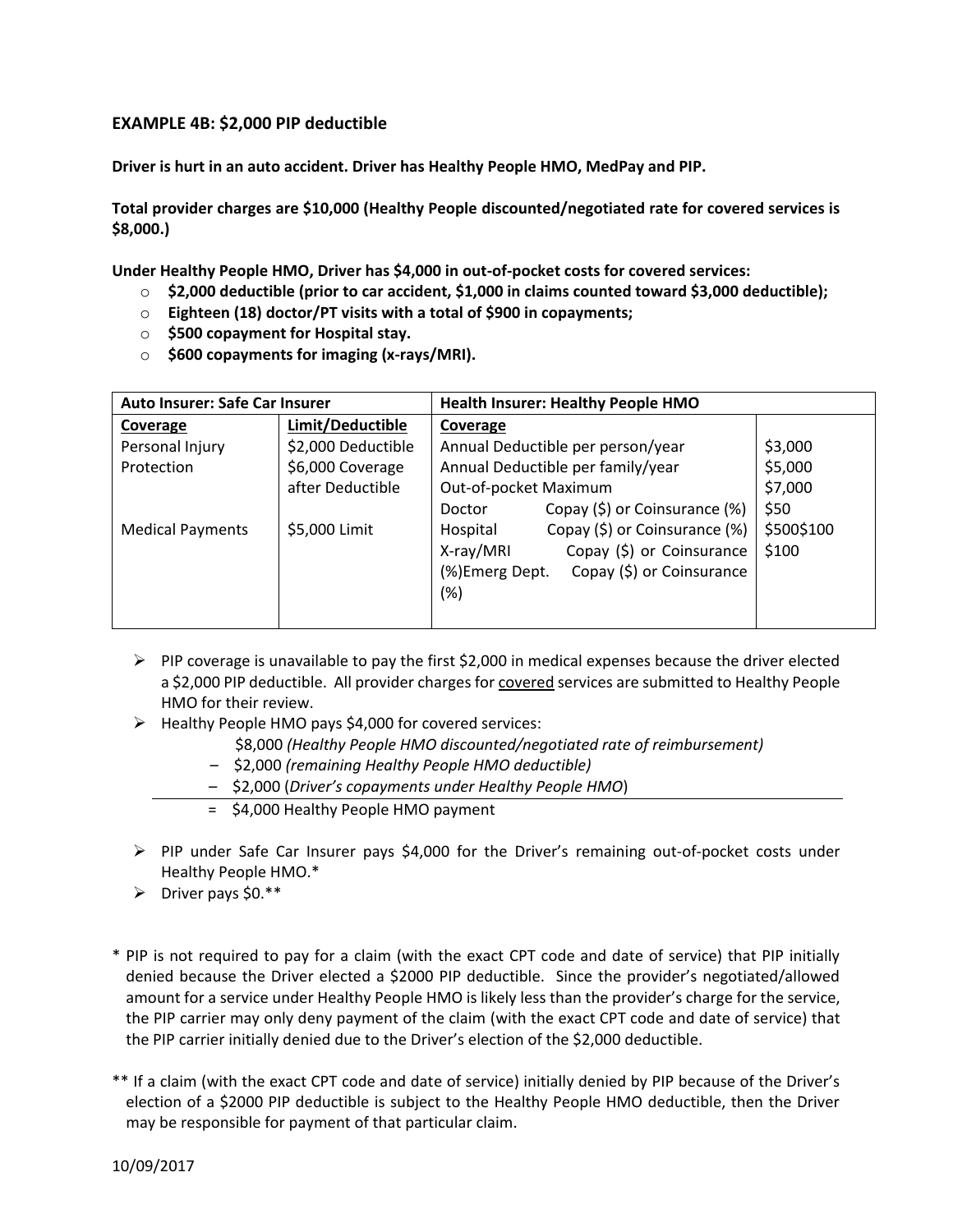**EXAMPLE 4C: \$2,000 PIP deductible; Chiropractic not covered under health insurance coverage**

**Driver is hurt in an auto accident. Driver has Healthy People HMO, MedPay and PIP. Chiropractic care is not covered by Healthy People HMO. There are chiropractic charges.**

**Total provider charges are \$13,000 (\$9,000 for services covered by Healthy People and \$4,000 for chiropractic care not covered by Healthy People HMO). Healthy People discounted/negotiated rate for covered services is \$8,000.**

**Under Healthy People HMO, Driver has \$4,000 in out-of-pocket costs for covered services:**

- o **\$2,000 deductible (prior to car accident, \$1,000 in claims counted toward \$3,000 deductible);**
- o **Eighteen (18) doctor/PT visits with a total of \$900 in copayments;**
- o **\$500 copayment for Hospital stay.**
- o **\$0 for chiropractic care since not covered under Healthy People HMO plan; and**
- o **\$600 copayments for imaging (x-rays/MRI).**

| <b>Auto Insurer: Safe Car Insurer</b> |                    | <b>Health Insurer: Healthy People HMO</b> |                                   |             |
|---------------------------------------|--------------------|-------------------------------------------|-----------------------------------|-------------|
| Coverage                              | Limit/Deductible   | Coverage                                  |                                   |             |
| Personal Injury                       | \$2,000 Deductible |                                           | Annual Deductible per person/year | \$3,000     |
| Protection                            | \$0 Coverage       |                                           | Annual Deductible per family/year |             |
|                                       |                    | Out-of-pocket Maximum                     |                                   | \$7,000     |
| <b>Medical Payments</b>               | \$5,000 Limit      | Doctor                                    | Copay (\$) or Coinsurance (%)     | \$50        |
|                                       |                    | Chiropractic                              | Copay (\$) or Coinsurance (%)     | Not covered |
|                                       |                    | Emerg Dept.                               | Copay (\$) or Coinsurance (%)     | \$100       |
|                                       |                    | Hospital                                  | Copay (\$) or Coinsurance (%)     | \$500       |
|                                       |                    | X-ray/MRI                                 | Copay (\$) or Coinsurance (%)     | \$100       |

- $\triangleright$  PIP coverage is unavailable to pay the first \$2,000 in medical expenses because the driver elected a \$2,000 PIP deductible. All provider charges for *covered* services are sent to Healthy People HMO for their review.
- $\triangleright$  Healthy People HMO pays \$4,000 for covered services:
	- \$8,000 *(Healthy People HMO discounted/negotiated rate of reimbursement)*
- \$2,000 *(remaining Healthy People HMO deductible)*
- \$2,000 (*Driver's copayments under Healthy People HMO*)
- = \$4,000 Healthy People HMO payment
- $\triangleright$  Healthy People HMO pays \$0 for chiropractic care because it is not a covered service.
- $\triangleright$  PIP under Safe Car Insurer pays \$6,000 towards the driver's outstanding out-of-pocket expenses (chiropractic care charges as well as the remaining deductible and copayments under Healthy People HMO), which exhausts the driver's \$6,000 PIP benefit.\*
- MedPay under Safe Care Insurer pays \$2,000 towards the driver's remaining out-of-pocket expenses (copayments under Healthy People HMO and chiropractic care charges).
- $\triangleright$  Driver pays \$0.\*\*
- \* PIP is not required to pay for a claim (with the exact CPT code and date of service) that PIP initially denied because the Driver elected a \$2000 PIP deductible. Since the provider's negotiated/allowed amount for a service under Healthy People HMO is likely less than the provider's charge for the service, the PIP carrier may only deny payment of the claim (with the exact CPT code and date of service) that the PIP carrier initially denied due to the Driver's election of the \$2,000 deductible.
- \*\* If a claim (with the exact CPT code and date of service) initially denied by PIP because of the Driver's election of a \$2000 PIP deductible is subject to the Healthy People HMO deductible, then the Driver may be responsible for payment of that particular claim.